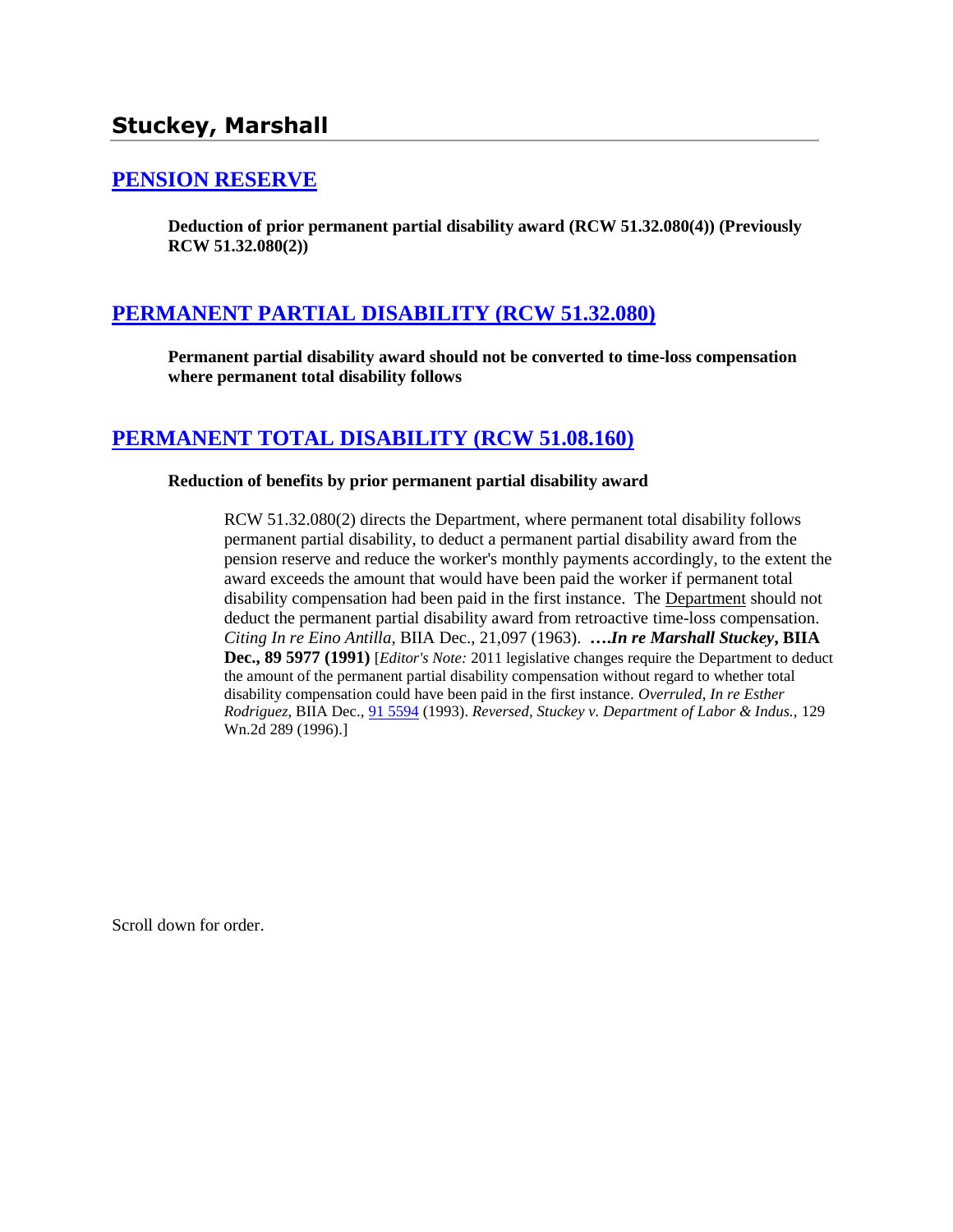#### **BEFORE THE BOARD OF INDUSTRIAL INSURANCE APPEALS STATE OF WASHINGTON**

**)**

**)**

**IN RE: MARSHALL STUCKEY )**

**DOCKET NOS. 89 5977 & 90 2638**

**CLAIM NO. J-514966 ) DECISION AND ORDER**

APPEARANCES:

Claimant, Marshall Stuckey, by Calbom & Schwab, P.S.C., per G. Joe Schwab

Employer, Moses Lake Grant County Humane Society, by None

Department of Labor and Industries, by The Office of the Attorney General, per Kent Mumma, Assistant, and Gary McGuire, Paralegal

The appeal assigned Docket No. 89 5977 is an appeal filed by the claimant on December 22, 1989 from an order of the Department of Labor and Industries dated December 7, 1989 which affirmed an order of the Department dated October 20, 1989 indicating that the claimant was found totally disabled by an order of the Board of Industrial Insurance Appeals dated October 3, 1989 and was therefore not entitled to the permanent disability award previously granted by a Department order of December (sic-October) 8, 1987. **REVERSED AND REMANDED**.

The appeal assigned Docket No. 90 2638 is an appeal filed by the claimant on May 17, 1990 from an order of the Department of Labor and Industries dated May 4, 1990 which affirmed an earlier order of the Department dated November 15, 1989 indicating that claimant's compensation rate for pension benefits was reduced to \$0.00 per month effective December 16, 1989, due to offset for social security disability benefits including payments for both claimant and claimant's spouse. **AFFIRMED**.

## **DECISION**

These appeals are before the Board pursuant to RCW 51.52.104 and RCW 51.52.106 on a timely Petition for Review filed by the claimant from a Proposed Decision and Order entered on February 15, 1991 affirming the Department orders of December 7, 1989 and May 4, 1990.

We agree with our industrial appeals judge's resolution of the issue concerning the social security disability offset. The Department's order of May 4, 1990 was properly affirmed. We have granted review because we disagree with our judge's determination that the Department was entitled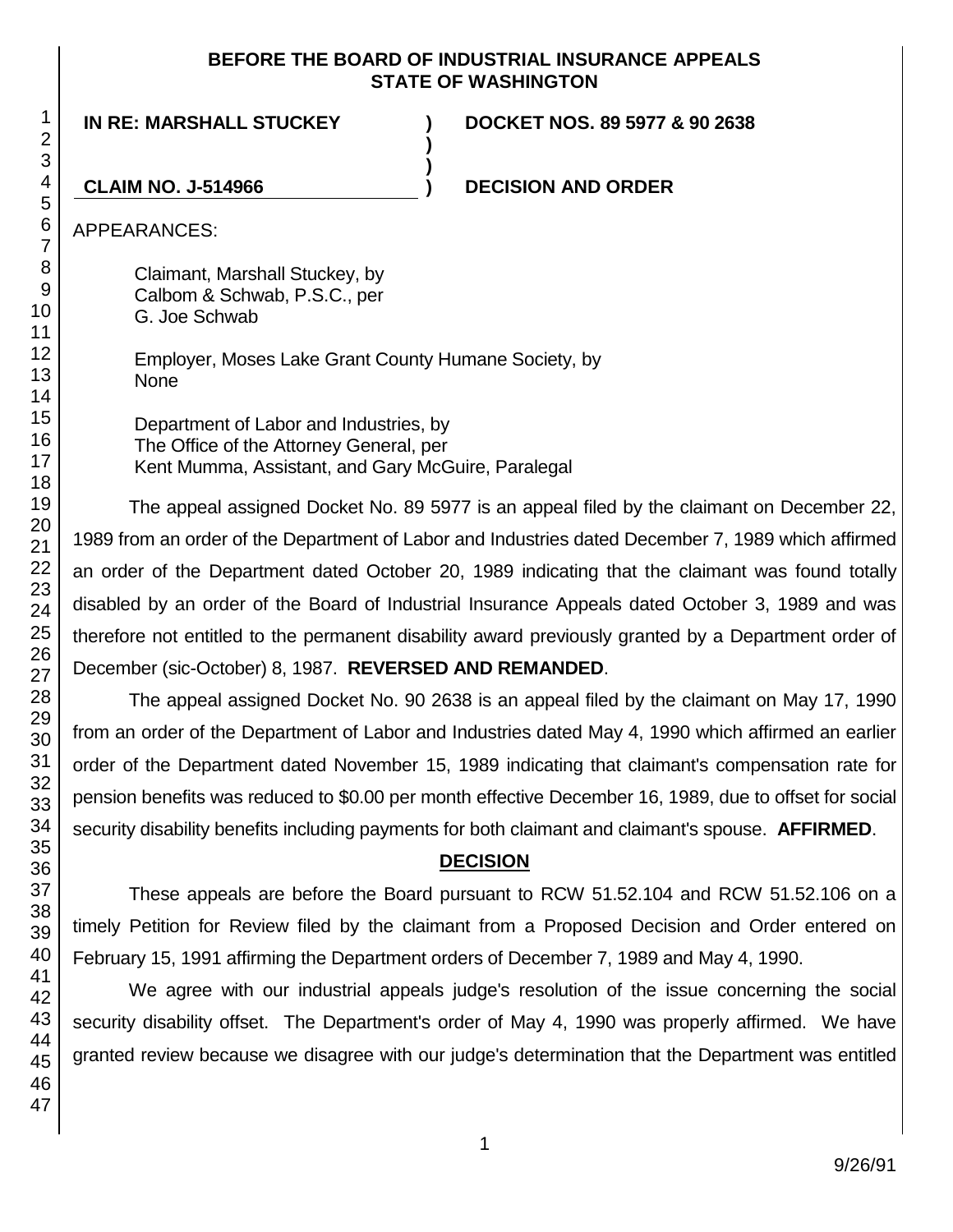to deduct the prior award for permanent partial disability from the time loss compensation we had directed the Department to pay by our order of October 3, 1989.

The stipulated facts show that the claimant suffered an industrial injury on November 10, 1984, for which this claim was allowed. By an order dated August 4, 1987, the Department terminated time loss compensation with payment through July 15, 1987, based on the Department's determination that the claimant was unemployable due to causes unrelated to and subsequent to the industrial injury. By an order dated January 21, 1988, the Department adhered to the provisions of an order dated October 8, 1987 which denied responsibility for diabetes mellitus, high blood pressure, cerebral infarction and gout, and closed the claim with a \$3,600.00 award for permanent partial disability for the right knee equal to 10% of the amputation value of the right leg above the knee joint with a short thigh stump, and time loss compensation as previously paid. The claimant filed a timely appeal from the order of January 21, 1988.

Thereafter, on October 3, 1989, this Board issued a Decision and Order (Docket No. 88 0589) reversing the Department's order of January 21, 1988. We directed the Department to accept responsibility for the condition of diabetes mellitus; pay time loss compensation for the period July 16, 1987 through January 20, 1988; and thereupon place the claimant on the pension rolls as totally and permanently disabled, effective January 21, 1988.

Upon remand to the Department, the claimant was placed on the pension rolls as directed by our order. However, in making the award for time loss compensation for the period July 16, 1987 through January 20, 1988, the Department deducted the \$3,600.00 permanent partial disability award it had paid by its order of October 8, 1987.

Our industrial appeals judge concluded that the deduction taken by the Department was consistent with our decision in In re Eino Antilla, BIIA Dec., 21,097 (1963). In Antilla, the claimant had appealed a Department order closing his claim with time loss compensation as paid and with a permanent partial disability award. We had denied his appeal because the Department timely held its closing order in abeyance pending further investigation. The Department then continued the claim open for further treatment, and also reinstated time loss compensation and made an award for such compensation for an 11-month period commencing the day following the day time loss had last been paid. In making the award, the Department converted part of the permanent partial disability award it had previously paid to time loss compensation.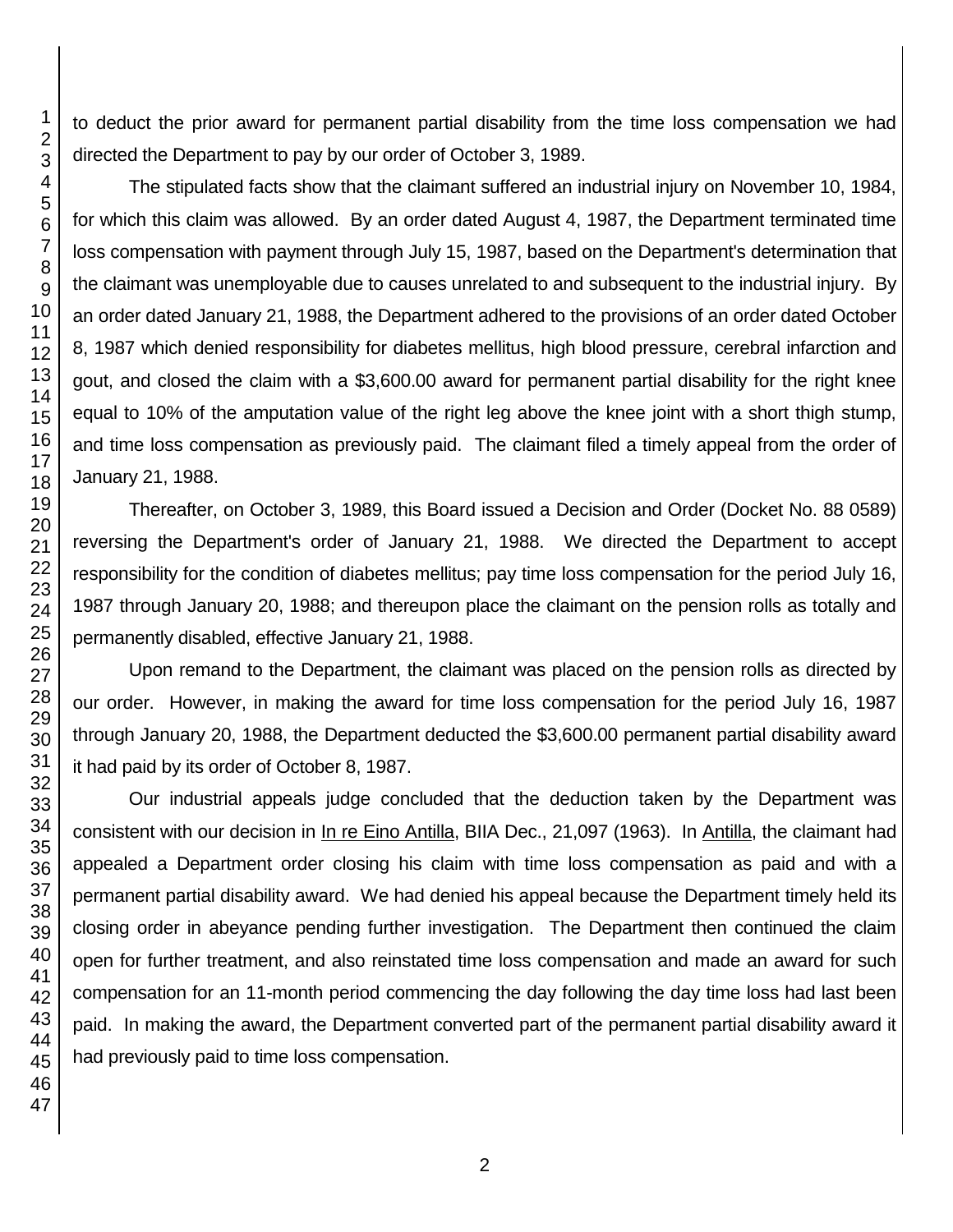47

We subsequently denied the claimant's appeal of the Department order making this "conversion" deduction. We premised our denial on the fact that the claimant's condition was not fixed when his claim was closed as evidenced by the uncontested decision of the Department to hold the claim open for further treatment. Since his condition was not yet fixed, he was not, after all, entitled to a permanent disability award and it was therefore appropriate for the Department to treat the permanent disability award as an advance against future time loss compensation payable.

Had our prior Decision and Order in the instant case directed the Department to reopen Mr. Stuckey's claim for further treatment and resume the payment of time loss compensation, there is no question that Antilla would be controlling and would have allowed the Department to deduct the prior permanent partial disability award from past or future time loss compensation due. We would have thereby determined that the claimant's condition was not fixed when the claim was closed, a determination inconsistent with an award for permanent partial disability. However, in our Decision and Order in this case we determined that the claimant's condition was fixed and permanent when the claim was closed.

Granted, we disagreed with the Department's determination that the claimant's permanent disability was partial as opposed to total. But it is precisely this distinction, and the sequence of these determinations, which causes us to disagree with our industrial appeals judge.

RCW 51.32.080(2) provides:

. . . .That in case permanent partial disability compensation is followed by permanent total disability compensation, any portion of the permanent partial disability compensation which exceeds the amount that would have been paid the injured worker if permanent total disability compensation had been paid in the first instance, shall be deducted from the pension reserve of such injured worker and his or her monthly compensation payments shall be reduced accordingly.

The specific language of RCW 51.32.080(2) is controlling under the facts here and distinguishes this case from our holding in Antilla. In Mr. Stuckey's case permanent partial disability compensation was followed by permanent total disability compensation. Rather than deduct the prior permanent partial disability award from retroactive time loss compensation, the statute commands the Department to deduct it from the pension reserve and reduce his monthly payments accordingly to the extent the permanent partial disability award "exceeds the amount that would have been paid the injured worker if permanent total disability compensation had been paid in the first instance" (i.e., January 21, 1988).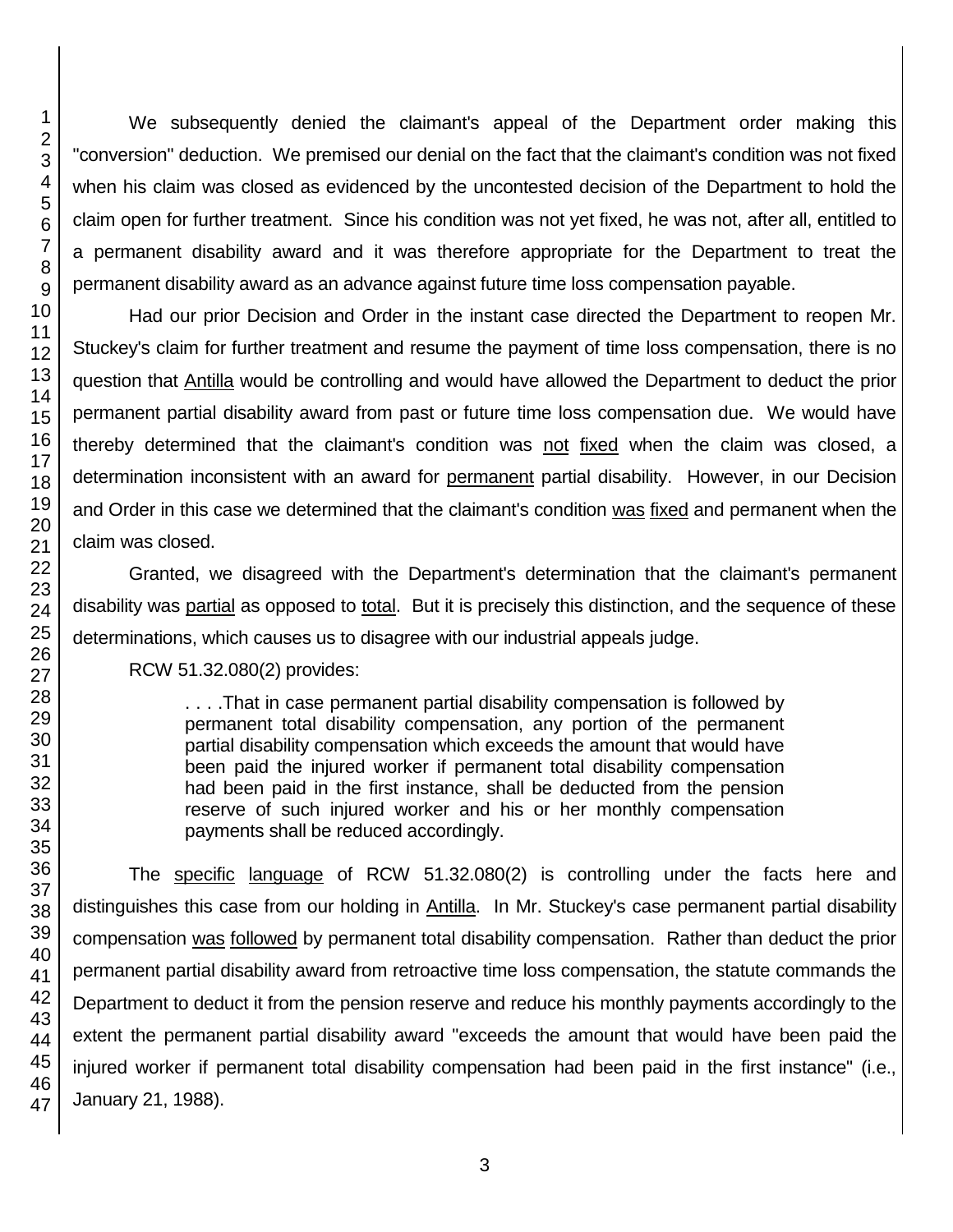We make no comment as to whether or not the action we hereby order is, in the long run, financially more advantageous to the claimant than the action taken by the Department. Although he currently receives no monthly compensation benefits due to the social security offset, that may not hold true in the future. The action we take here may reduce any future monthly payment below what it might have otherwise been, by virtue of reducing the pension reserve. Further, it is unknown from the record herein whether and to what extent the claimant received pension benefits for the period from January 21, 1988 to December 16, 1989. If he was eligible to receive and did receive such benefits for periods prior to the date the Department established the pension reserve, in an amount greater than \$3,600.00, there would be no deduction from the pension reserve, but rather, an overpayment of pension benefits. See In re Eleanor Lewis, BIIA Dec. 86 4139 (1988). Since this overpayment would have resulted from our determination that the Department had made an erroneous adjudication, it would appear that such overpayment would be subject to recovery, under RCW 51.32.240(3), against the \$3,600.00 in time loss compensation we hereby direct the Department to pay. Of course that issue is not before us at this time.

In any case, having been asked to decide the issue, we must reverse the Department's order of December 7, 1989 and remand this matter to the Department with direction to pay time loss compensation for the period July 16, 1987 through January 20, 1988, less deduction for time loss compensation previously paid for that period, but without deduction for the previous permanent partial disability award of \$3,600.00. The Department shall instead make adjustment for the prior permanent partial disability award in the manner contemplated by RCW 51.52.080(2) (last proviso) by deducting the same from the pension reserve and reducing monthly benefits accordingly, to the extent, if any, that it exceeds the amount of permanent total disability compensation had it been paid in the first instance, and take such other and further action as indicated by the law and the facts.

We hereby adopt Findings of Fact Nos. 1, 2 and 3 and Conclusions of Law Nos. 1 and 3 as contained in the Proposed Decision and Order, as our final findings and conclusions. We also make the following Conclusion of Law.

#### **CONCLUSIONS OF LAW**

2. The Department order of December 7, 1989, which affirmed the order of October 20, 1989 finding that the claimant was not entitled to the permanent partial disability award granted by the Department order of December (sic - October) 8, 1987 and offsetting same against his entitlement to time loss compensation, is incorrect and is reversed. The Department is directed to pay time loss compensation for the period July